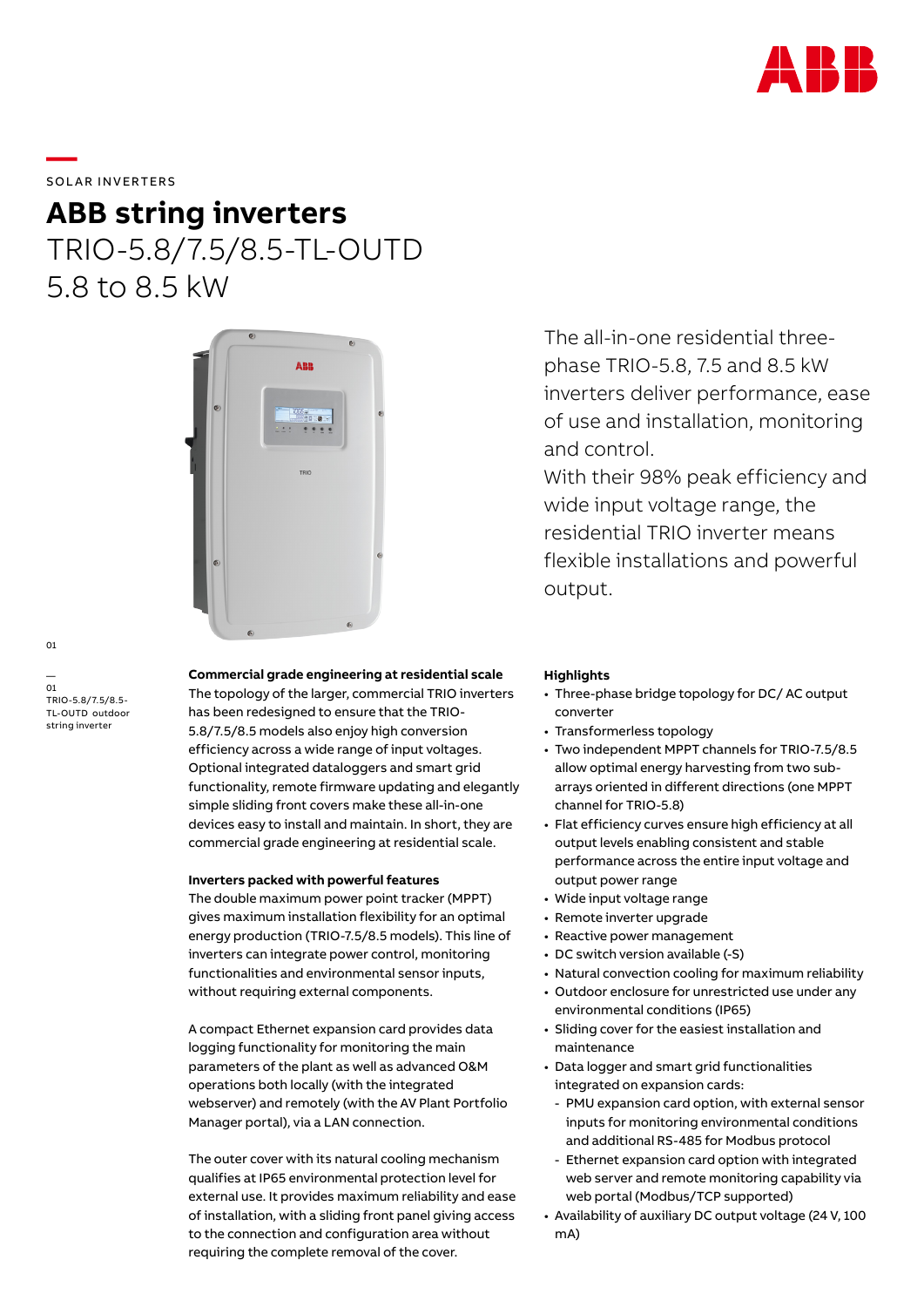# **— ABB string inverters** TRIO-5.8/7.5/8.5-TL-OUTD 5.8 to 8.5 kW



#### **Technical data and types**

**—**

| <b>Type code</b>                                                                                           | TRIO-5.8-TL-OUTD                                                                         | TRIO-7.5-TL-OUTD                                                                                 | TRIO-8.5-TL-OUTD                                                                                 |
|------------------------------------------------------------------------------------------------------------|------------------------------------------------------------------------------------------|--------------------------------------------------------------------------------------------------|--------------------------------------------------------------------------------------------------|
| Input side                                                                                                 |                                                                                          |                                                                                                  |                                                                                                  |
| Absolute maximum DC input voltage (V <sub>max,abs</sub> )                                                  |                                                                                          | 1000 V                                                                                           |                                                                                                  |
| Start-up DC input voltage (V <sub>start</sub> )                                                            |                                                                                          | 350 V (adj. 200500 V)                                                                            |                                                                                                  |
| Operating DC input voltage range (V <sub>dcmin</sub> V <sub>dcmax</sub> )                                  | 0.7 x V <sub>start.</sub> 950 V (min 200 V)                                              |                                                                                                  |                                                                                                  |
| Rated DC input voltage (Vdcr)                                                                              |                                                                                          | 620 V                                                                                            |                                                                                                  |
| Rated DC input power (Pdcr)                                                                                | 5950W                                                                                    | 7650W                                                                                            | 8700W                                                                                            |
| Number of independent MPPT                                                                                 | $\mathbf{1}$                                                                             | $\overline{c}$                                                                                   | 2                                                                                                |
| Maximum DC input power for each MPPT (PMPPTmax)                                                            | 6050W<br>Linear derating from max to<br>null [800 V≤VMPPT≤950 V]                         | 4800W                                                                                            | 4800W                                                                                            |
| MPPT input DC voltage range (V <sub>MPPTmin</sub> V <sub>MPPTmax</sub> ) at P <sub>acr</sub>               | 320800 V                                                                                 |                                                                                                  |                                                                                                  |
| DC input voltage range with parallel configuration of<br>MPPT at Pacr                                      |                                                                                          | 320800 V                                                                                         | 320800 V                                                                                         |
| DC power limitation with parallel configuration of MPPT                                                    | $\blacksquare$                                                                           |                                                                                                  | Linear derating from max to null [800 V≤V <sub>MPPT</sub> ≤950 V]                                |
| DC power limitation for each MPPT with independent<br>configuration of MPPT at Pacr, max unbalance example | $\overline{a}$                                                                           | 4800 W [320 V≤VMPPT≤800 V]<br>the other channel: Pdcr-4800<br>W [215 V≤V <sub>MPPT</sub> ≤800 V] | 4800 W [320 V≤VMPPT≤800 V]<br>the other channel: Pdcr-4800<br>W [290 V≤V <sub>MPPT</sub> ≤800 V] |
| Maximum DC input current (Idcmax) / for each MPPT<br>$(\mathsf{Im}P_{\text{Imax}})$                        | 18.9A                                                                                    | 30.0 A / 15.0 A                                                                                  | 30.0 A / 15.0 A                                                                                  |
| Maximum input short circuit current for each MPPT                                                          | 24.0 A                                                                                   | 20.0 A                                                                                           | 20.0 A                                                                                           |
| Number of DC input pairs for each MPPT                                                                     | 2 (-S version)                                                                           |                                                                                                  |                                                                                                  |
| DC connection type                                                                                         | PV quick fit connector 3) on -S version /<br>Screw terminal block on standard version    |                                                                                                  |                                                                                                  |
| Input protection                                                                                           |                                                                                          |                                                                                                  |                                                                                                  |
| Reverse polarity protection                                                                                |                                                                                          | Yes, from limited current source                                                                 |                                                                                                  |
| Input over voltage protection for each MPPT - varistor                                                     | Yes, 4                                                                                   |                                                                                                  |                                                                                                  |
| Photovoltaic array isolation control                                                                       | According to local standard                                                              |                                                                                                  |                                                                                                  |
| DC switch rating for each MPPT (version with DC switch)                                                    | 16 A /1000 V, 25 A / 800 V                                                               |                                                                                                  |                                                                                                  |
| <b>Output side</b>                                                                                         |                                                                                          |                                                                                                  |                                                                                                  |
| AC grid connection type                                                                                    |                                                                                          | Three-phase 3W+PE or 4W+PE                                                                       |                                                                                                  |
| Rated AC power (Pacr@coso=1)                                                                               | 5800W                                                                                    | 7500W                                                                                            | 8500W                                                                                            |
| Maximum apparent power (S <sub>max</sub> )                                                                 | 5800 VA                                                                                  | 7500 VA                                                                                          | 8500 VA                                                                                          |
| Rated AC grid voltage (V <sub>ac,r</sub> )                                                                 | 400 V                                                                                    |                                                                                                  |                                                                                                  |
| AC voltage range                                                                                           |                                                                                          | 320480 V <sup>1)</sup>                                                                           |                                                                                                  |
| Maximum AC output current (Iac, max)                                                                       | 10.0 A                                                                                   | 12.5 A                                                                                           | 14.5 A                                                                                           |
| Contributory fault current                                                                                 | 12.0 A                                                                                   | 14.5 A                                                                                           | 16.5 A                                                                                           |
| Rated output frequency (fr)                                                                                | 50 Hz / 60 Hz                                                                            |                                                                                                  |                                                                                                  |
| Output frequency range (fminfmax)                                                                          | 4753 Hz / 5763 Hz <sup>2)</sup>                                                          |                                                                                                  |                                                                                                  |
| Nominal power factor and adjustable range                                                                  | $> 0.995$ , adj. $\pm 0.9$<br>with $P_{\text{acr}} = 5.22$ kW,<br>± 0.8 with max 5.8 kVA | $> 0.995$ , adj. $\pm 0.9$<br>with $P_{\text{acr}} = 6.75$ kW,<br>± 0.8 with max 7.5 kVA         | $> 0.995$ , adj. $\pm 0.9$<br>with $P_{\text{acr}} = 7.65$ kW,<br>± 0.8 with max 8.5 kVA         |
| Total current harmonic distortion                                                                          |                                                                                          | < 2%                                                                                             |                                                                                                  |
| AC connection type                                                                                         | Screw terminal block, cable gland M32                                                    |                                                                                                  |                                                                                                  |
| <b>Output protection</b>                                                                                   |                                                                                          |                                                                                                  |                                                                                                  |
| Anti-islanding protection                                                                                  |                                                                                          | According to local standard                                                                      |                                                                                                  |
| Maximum external AC overcurrent protection                                                                 | 16.0 A                                                                                   | 16.0 A                                                                                           | 20.0 A                                                                                           |
| Output overvoltage protection - varistor                                                                   |                                                                                          | 4 plus gas arrester                                                                              |                                                                                                  |
| <b>Operating performance</b>                                                                               |                                                                                          |                                                                                                  |                                                                                                  |
| Maximum efficiency (nmax)                                                                                  |                                                                                          | 98.0%                                                                                            |                                                                                                  |
| Weighted efficiency (EURO/CEC)                                                                             | $97.4\%$ / -                                                                             | $97.5% / -$                                                                                      | $97.5% / -$                                                                                      |
| Feed in power threshold                                                                                    | 32W                                                                                      | 36W                                                                                              | 36W                                                                                              |
| Night consumption                                                                                          |                                                                                          | $<$ 3 W                                                                                          |                                                                                                  |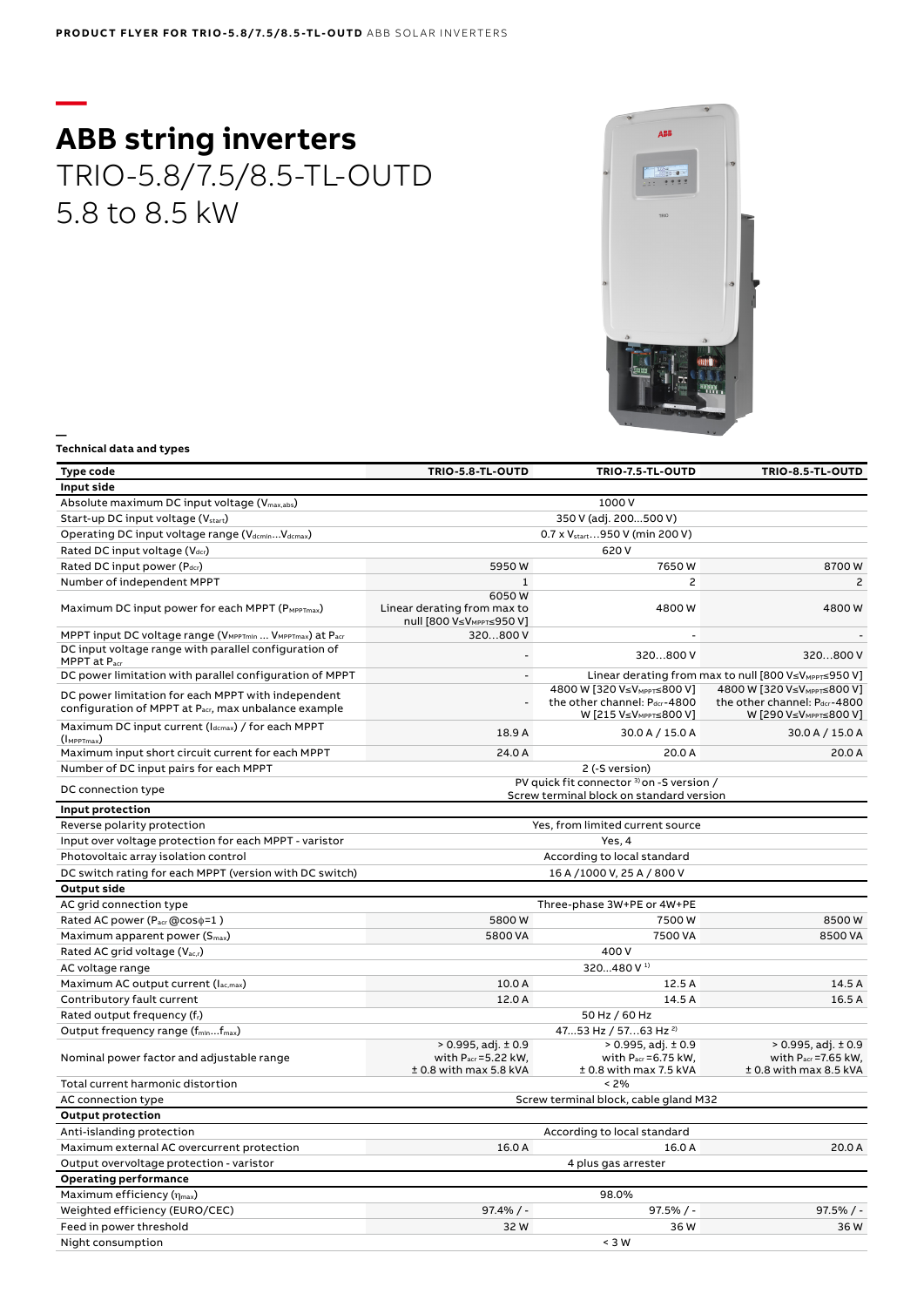

#### **— ABB TRIO-5.8/7.5/8.5-TL-OUTD string inverter block diagram**

#### **— Technical data and types**

| <b>Type code</b>                                          | TRIO-5.8-TL-OUTD                                                                                                                                | TRIO-7.5-TL-OUTD       | TRIO-8.5-TL-OUTD       |
|-----------------------------------------------------------|-------------------------------------------------------------------------------------------------------------------------------------------------|------------------------|------------------------|
| Communication                                             |                                                                                                                                                 |                        |                        |
| Wired local monitoring                                    | Ethernet card with webserver (opt.), PVI-USB-RS232 485 (opt.)                                                                                   |                        |                        |
| Remote monitoring                                         | Ethernet card (opt.), VSN300 Wifi Logger Card (opt.), VSN700 Data Logger (opt.)                                                                 |                        |                        |
| Wireless local monitoring                                 | VSN300 Wifi Logger Card (opt.)                                                                                                                  |                        |                        |
| User interface                                            | Graphic display                                                                                                                                 |                        |                        |
| Environmental                                             |                                                                                                                                                 |                        |                        |
| Ambient temperature range                                 | -25+60°C /-13140°F with derating above 50°C/122°F                                                                                               |                        |                        |
| Relative humidity                                         | 0100% condensing                                                                                                                                |                        |                        |
| Sound pressure level, typical                             | 50 dBA @ 1 m                                                                                                                                    |                        |                        |
| Maximum operating altitude without derating               | 2000 m / 6560 ft                                                                                                                                |                        |                        |
| Physical                                                  |                                                                                                                                                 |                        |                        |
| Environmental protection rating                           | <b>IP65</b>                                                                                                                                     |                        |                        |
| Cooling                                                   | Natural                                                                                                                                         |                        |                        |
| Dimension $(H \times W \times D)$                         | 641mm x 429 mm x 220 mm/ 25.2" x 16.9" x 8.7"<br>(855 mm x 429 mm x 237 mm/ 33.7" x 16.9" x 9.3" with open front cover)                         |                        |                        |
| Weight                                                    | 25.0 kg / 55.1 lbs                                                                                                                              | 28.0 kg / 61.7 lbs     | 28.0 kg / 61.7 lbs     |
| Mounting system                                           | Wall bracket                                                                                                                                    |                        |                        |
| Safety                                                    |                                                                                                                                                 |                        |                        |
| <b>Isolation level</b>                                    | Transformerless                                                                                                                                 |                        |                        |
| Marking                                                   | CE (50 Hz only), RCM                                                                                                                            |                        |                        |
| Safety and EMC standard                                   | EN 62109-1, EN 62109-2, AS/NZS3100, EN 61000-6-2, EN 61000-6-3, EN 61000-3-2,<br>EN 61000-3-3                                                   |                        |                        |
| Grid standard (check your sales channel for availability) | CEI 0-21, CEI 0-16, DIN V VDE V 0126-1-1, VDE-AR-N 4105, G83/2, G59/3, RD 1699, RD 413,<br>NRS-097-2-1, AS 4777, IEC 61727, IEC 62116, VFR 2014 |                        |                        |
| Available products variants                               |                                                                                                                                                 |                        |                        |
| Standard                                                  | TRIO-5.8-TL-OUTD-400                                                                                                                            | TRIO-7.5-TL-OUTD-400   | TRIO-8.5-TL-OUTD-400   |
| With DC switch                                            | TRIO-5.8-TL-OUTD-S-400                                                                                                                          | TRIO-7.5-TL-OUTD-S-400 | TRIO-8.5-TL-OUTD-S-400 |

<sup>1)</sup> The AC voltage range may vary depending on specific country grid standard <sup>2</sup><br><sup>3)</sup> Please refer to the document "String inverters – Product manual appendix" available at www.abb.com/solarinverters for information on t